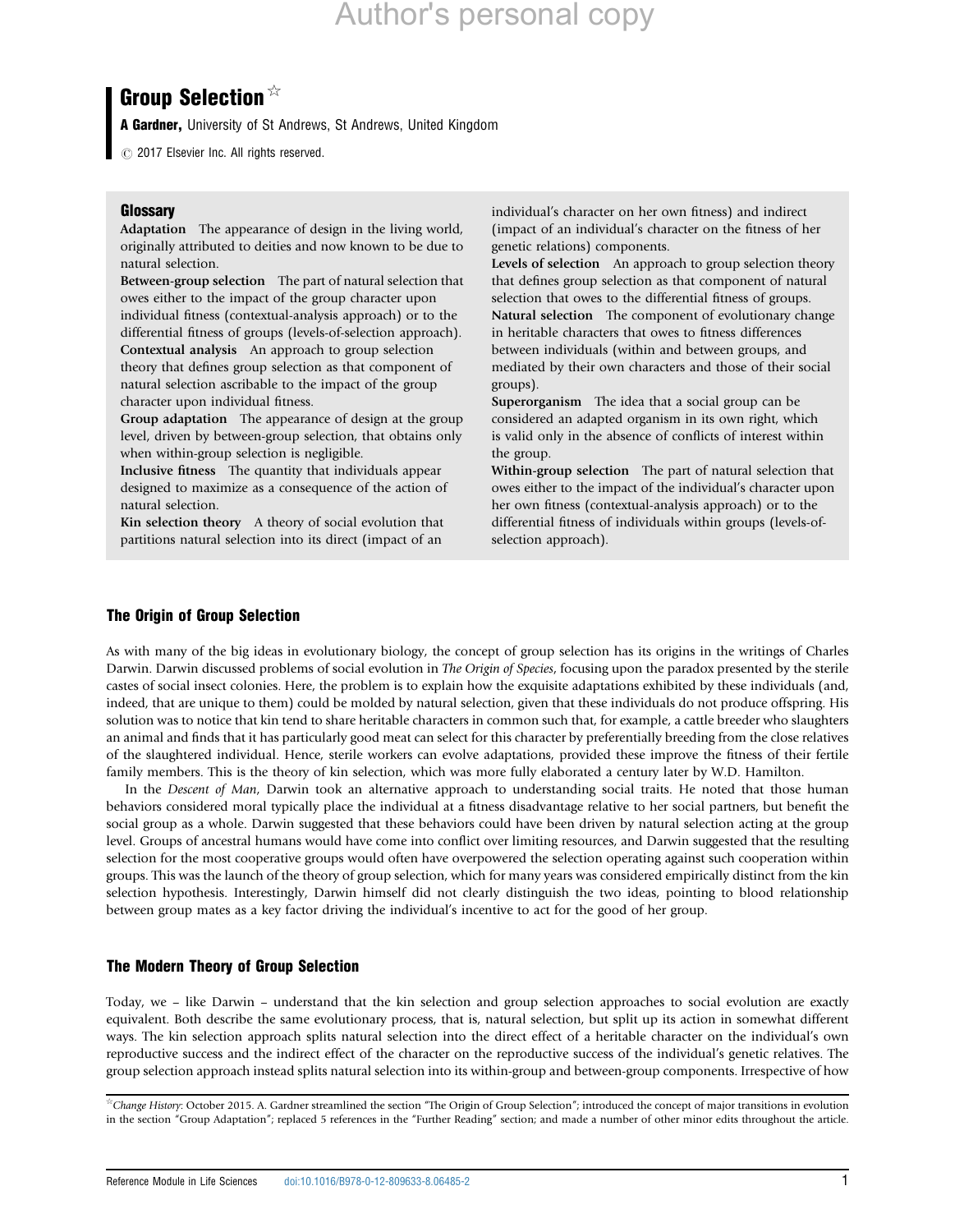#### 2 Group Selection

one chooses to split up the components of natural selection, they will always add to give the same sum, and so kin selection and group selection theories yield exactly the same predictions about social evolution.

However, there is some disagreement as to exactly how the group selection split should be made. The first – and perhaps most popular – approach to the theory of group selection is that pioneered by George Price and subsequently developed by William Hamilton, which has been termed the "levels-of-selection" approach. This takes Price's general equation of natural selection as a starting point:

$$
\Delta_{\text{NS}}E(g) = \text{cov}(\nu, g) \tag{1}
$$

Price's equation expresses the change in the average value of any heritable character between consecutive generations, under the action of natural selection, as being equal to the covariance of relative fitness  $\nu$  and character value g over all the individuals in the population. Assigning individuals to groups (for simplicity, I assume that there is an equal number of individuals in every group), and assigning every group a unique index  $i \in I$  and every individual within each group a unique index  $i \in J$ , Eq. (1) can be partitioned into the between-group and average within-group covariance between relative fitness and character value:

$$
\Delta_{\text{NS}}E(g) = \text{cov}_I(v_i, g_i) + E_I(\text{cov}_J(v_{ij}, g_{ij}))
$$
\n(2)

where  $v_i = E_J(v_i)$  and  $g_i = E_J(g_i)$  are the average fitness and character value, respectively, among the individuals belonging to the ith group.

The first term on the right-hand side (RHS) of Eq. (2) is the covariance of group fitness and group character value, taken over all the groups in the population, and defines the action of "between-group" selection. The second term on the RHS of Eq. (2) is the average, taken over all groups in the population, of the covariance between individual fitness and individual character value, taken over all the individuals within each group, and defines the action of "within-group" selection. Between-group selection tends to be stronger when there is a larger variance in fitness between groups (eg, owing to large group benefits of the character) and when there is a larger variance in character value between groups (eg, owing to group mates being genetically similar blood relations). Within-group selection tends to be stronger when there is a larger variance in fitness within groups (eg, owing to large withingroup costs of the character) and when there is a larger variance in character value within groups (eg, owing to group mates being genetically dissimilar nonrelatives).

One feature of the levels-of-selection approach, which has sometimes been considered undesirable of a theory of group selection, is its tendency to diagnose between-group selection even for characters that are not social. For example, if the character in question relates to liver function, and if some groups happen to contain more individuals with defective livers than do other groups, then a component of natural selection acting upon liver function would operate at the between-group level. To avoid this problem, a second approach to the theory of group selection has been devised that partitions Price's equation in a slightly different way. This is the contextual-analysis approach, introduced by Lorraine Heisler and John Damuth, and it splits up Eq. (1) as follows:

$$
\Delta_{\text{NS}}E(g) = \beta(v_{ij}, g_{ij}|g_i)\text{cov}(g_{ij}, g_{ij}) + \beta(v_{ij}, g_i|g_{ij})\text{cov}(g_i, g_{ij})
$$
\n(3)

where  $\beta$  terms are partial regression coefficients obtained by fitting the linear multiregression model  $E(v_{ij}|g_{ij}$  and  $g_i) = E(v_{ij}) + \beta(v_{ij} + \beta(v_{ij} + \beta(v_{ij})))$  $g_{ij}|g_{ij}|(g_{ij}-E(g_{ij})) + \beta(\nu_{ij},g_{i}|g_{ij})(g_i-E(g_{ij})) + \epsilon_{ij}$  to the population  $(g_{ij}, g_i, \nu_{ij})$  data by means of least squares (ie, minimizing the quantity  $E(c^2)$ ). The  $g(u, a | a)$  term describes the offert of the individual's characte  $E(\varepsilon_{ij}^2)$ ). The  $\beta(v_{ij}, g_{ij}|g_i)$  term describes the effect of the individual's character value on her own fitness, holding fixed any effect of her original property of the strater value and so the quantity  $\beta(u, g, g)$  h group's average character value, and so the quantity  $\beta(v_{ii},g_{ii}g_{ii})\text{cov}(g_i,g_{ii})$  has been interpreted as a form of within-group selection. Conversely, the  $\beta(v_{ij},g_i|g_{ij})$  term describes the effect of the group's average character value on the individual's fitness, holding fixed any effect of her own character value, and so the quantity  $\beta(v_{ij},g_{ij})$ cov $(g_i, g_{ij})$  has been interpreted as a form of between-group selection.

The contextual-analysis approach avoids diagnosing group selection for nonsocial traits. However, it does diagnose the action of group selection even in scenarios where there are no fitness differences between groups. For example, if density-dependent regulation maintains all groups at a fixed size, then individuals with defective livers may achieve high fitness, provided that their group mates also have defective livers, but will achieve lower fitness if their group mates primarily have properly functioning livers. Contextual analysis suggests that group selection is acting here and, moreover, that it favors defective livers, even though they bring no advantage to the group as a whole.

As a consequence of such perceived failures of levels-of-selection and contextual-analysis approaches to the theory of group selection, some authors – including David Wilson and Edward Wilson – have suggested that group selection defies formal analysis altogether. However, a more pragmatic outlook recognizes that the alternative approaches address somewhat different problems, and in a potentially useful way. Sometimes, it is helpful to know how the fitness–character covariance that defines natural selection and drives Darwinian adaptation is distributed within and between groups. And sometimes it is helpful to know how individual and group characters impact upon individual fitness. Hence, the levels-of-selection and contextual-analysis approaches may be more fruitfully regarded as complementary tools, each providing its own helpful insights, and not as competing theories of group selection.

#### Group Adaptation

The theory of group selection has suffered a turbulent history, with heated debate going well beyond the relatively minor disagreements as to whether a levels-of-selection or a contextual-analysis approach is more appropriate. Much of this turbulence